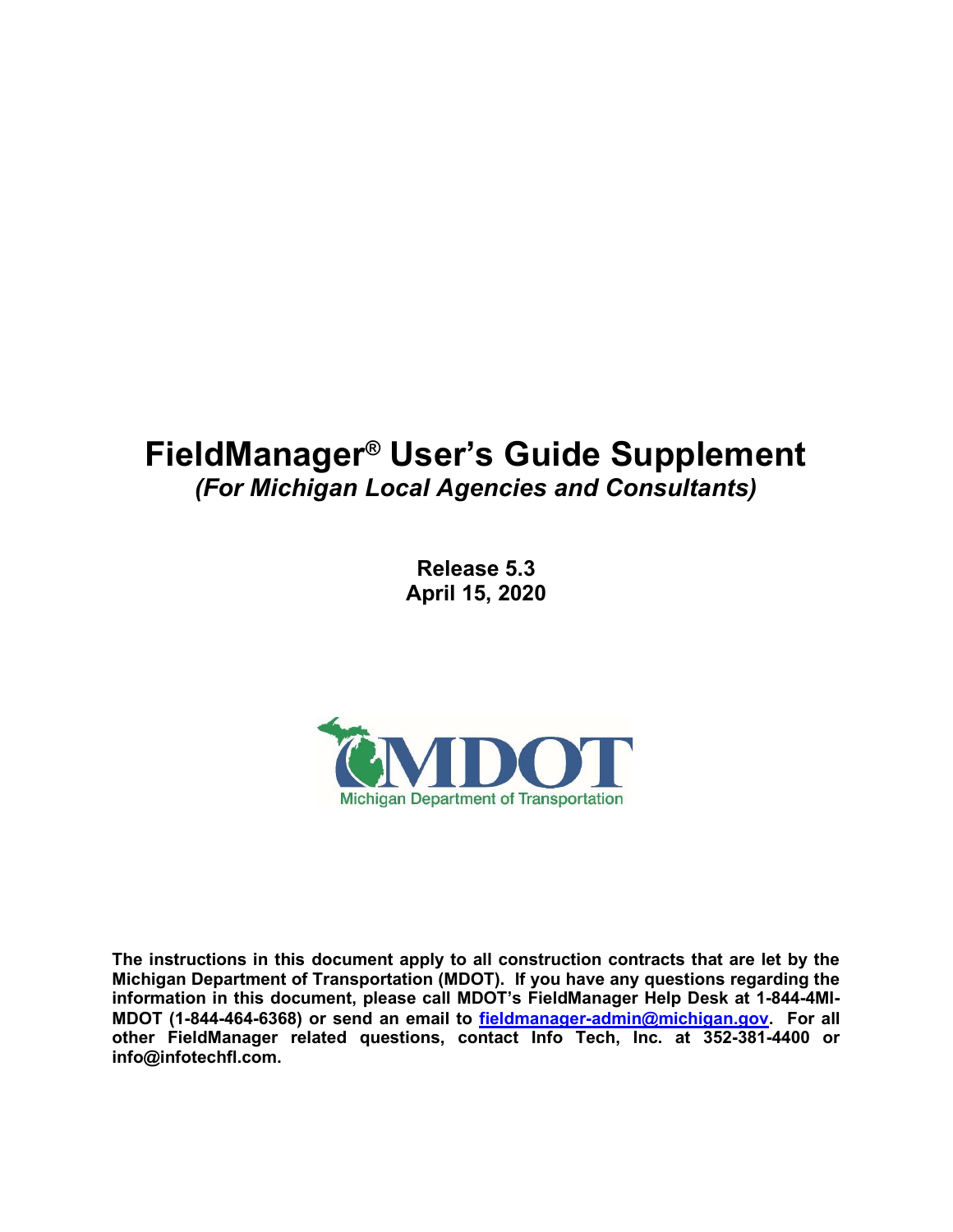## FieldManager Overview:

FieldManager is a software suite used to manage road, bridge and airport construction projects. The software is used by Michigan Department of Transportation (MDOT) field offices, local government agencies, engineering consultant firms, and construction contractor firms throughout Michigan.

## Licensing Information:

Local agencies may obtain a copy of the FieldManager Full Suite software, new releases as they become available, and FieldManager software support directly from Info Tech, Inc. under MDOT's FieldManager Services to Locals contract. To obtain these services, contact Info Tech, Inc. at 352-381-4400 or info@infotechfl.com.

Consultant firms may purchase a FieldManager license directly from Info Tech, Inc. Licensing options include a Full Suite or FieldBook license. Each license includes a copy of the FieldManager software, new releases as they become available, and FieldManager software support. For prices and to order, go to www.infotechfl.com/products/fieldmanager or contact Info Tech, Inc. at 352-381-4400 or info@infotechfl.com.

Qualified Disadvantaged Business Enterprise (DBE) consultant firms (must be certified by MDOT as a DBE in the types of work which utilize FieldManager) may obtain a FieldManager license through MDOT's DBE FieldManager Volume Purchase Agreement. This agreement is funded by the Federal Highway Administration DBE Supportive Services funds. Licensing options include a Full Suite or FieldBook license. Each license includes a copy of the FieldManager software, new releases as they become available, and FieldManager software support. For questions regarding DBE qualifications and to order, contact MDOT's Office of Business Development at 517-241-4806 or mdot-dbe@michigan.gov.

## Training Information:

For local agencies, MDOT offers a one-day FieldManager class. To sign up for a class, contact MDOT's Construction Field Services Division at 517-322-1741 or mdottechtraining@michigan.gov.

For consultant firms, FieldManager training is available through Michigan Technological University (Michigan Tech) or the American Council of Engineering Companies (ACEC) of Michigan. To sign up for a class, contact Michigan Tech's Center for Technology & Training (906-487-2102 or ctt@mtu.edu) or ACEC (517-332-2066 or mail@acecmi.org).

For qualified DBE consultant firms (must be certified by MDOT as a DBE in the types of work which utilize FieldManager), FieldManager training is reimbursable under the DBE Educational/Training Program. To sign up for a class, contact MDOT's Office of Business Development at 517-241-4806 or mdot-dbe@michigan.gov.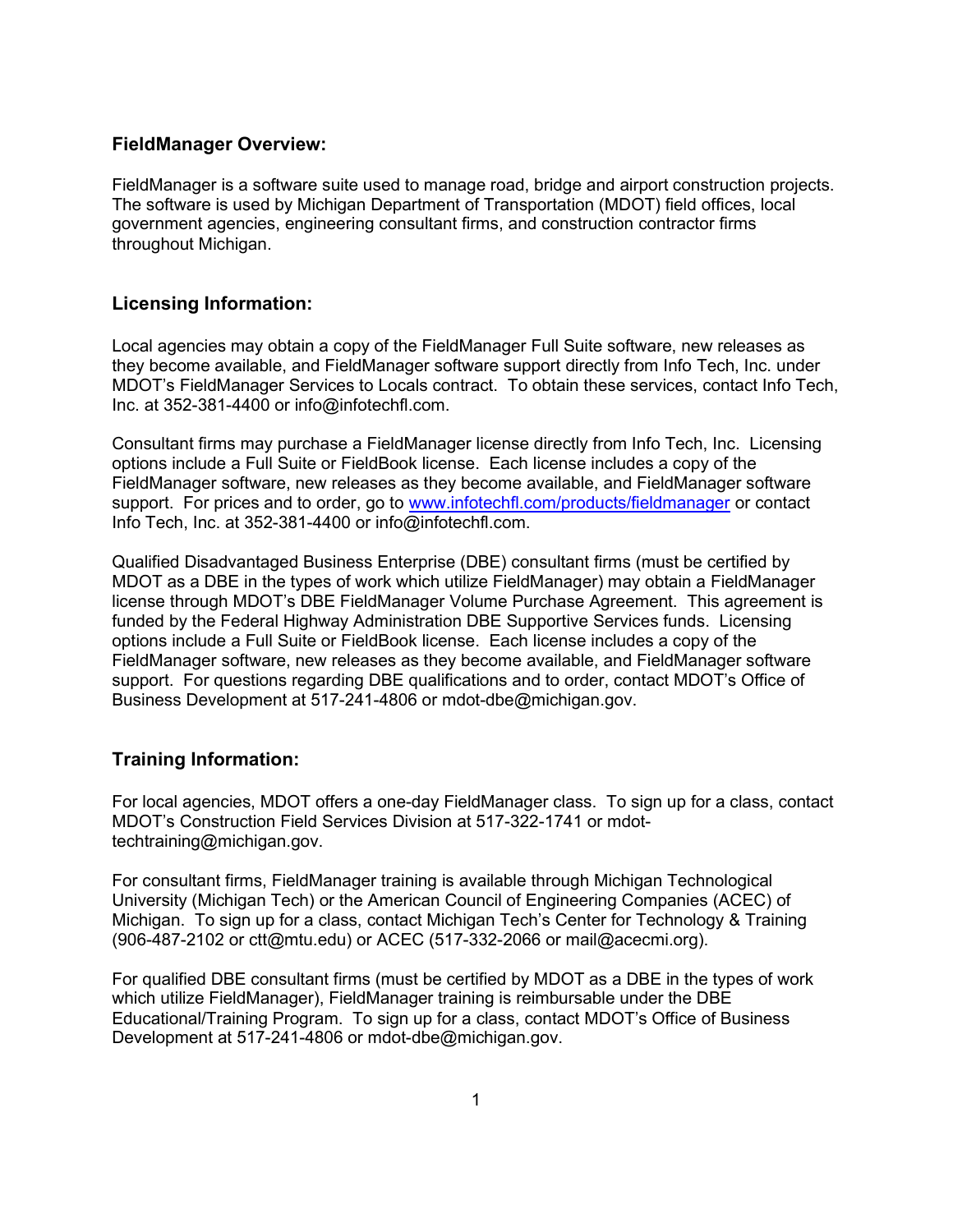# MDOT's Web Site:

The most recent version of the files listed below can be obtained from MDOT's Web site. This can be done by going to MDOT's home page at www.michigan.gov/mdot and selecting Doing **Business** from the navigation options on the left. On the next screen under **Resources**, select FieldManager. Files available include:

- Contact Information
- MDOT's Agency Configuration File
- FieldManager User's Guide Supplements
- FieldManager related Construction Advisories and Bureau of Highway Instructional **Memorandums**
- Software patches
- Other various FieldManager related correspondence

# Configuring FieldManager For Your Office:

- 1. When logging into FieldManager the first time:
	- A. Use the following login:

#### User ID: admin Password: **password**

- B. You will be required to load MDOT's Agency Configuration File. This file can be downloaded from MDOT's Web site (see above).
- 2. Go to the Utilities (pull down) System Management Maintain Users screen and update as follows:
	- A. Add yourself to the user list with a Security Level of "System Administrator."
	- B. Remove the User ID "admin" from the user list.
	- C. Add the remaining staff in your office needing access to FieldManager to the user list. It is very important that you assign the proper security level to each individual (if you are not clear on which level is appropriate, contact MDOT's FieldManager Help Desk).
- 3. The use of FieldNet is required. FieldNet automates the transfer of data between your organization and MDOT. Internet access is required to use FieldNet. Activate FieldNet as follows:
	- A. Contact MDOT's FieldManager Help Desk to obtain the FieldNet ID and Password for your organization.
	- B. Make sure you have an Internet connection.
	- C. Go to the Utilities (pull down) System Management System Configuration FieldNet tab and update the following:
		- 1) FieldNet ID: Indicate the ID assigned to your organization.
		- 2) Password: Indicate the password assigned to your organization.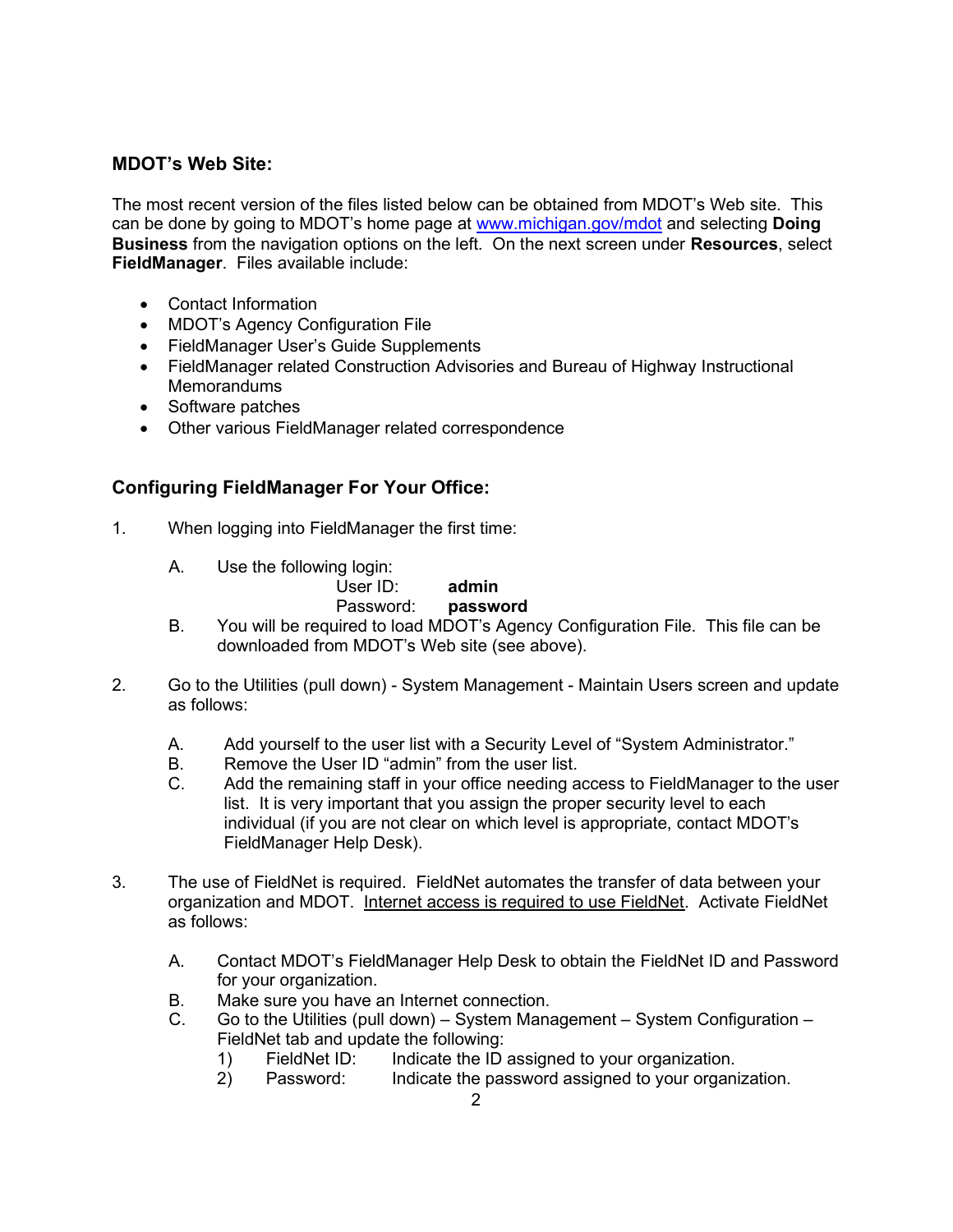- 3) Verification: Indicate the password assigned to your organization.
- 4) FieldNet Archive Directory: Indicate where you wish to store your FieldNet archive files.
- D. Click **Activate Account**. You should receive a message indicating that your FieldNet Account has been successfully activated. If you do not receive this message, contact MDOT's FieldManager Help Desk for assistance.
- E. Click OK.
- F. Run the Utilities (pull down) FieldNet Request FieldNet ID List from FieldNet option.
- G. Run the Utilities (pull down) FieldNet Send Outbox to FieldNet option.
- H. Wait a few minutes and then go to the Utilities (pull down) FieldNet Show Mailbox – Inbox tab, and click Get Mail. You should receive a message with a Message Type of "125: FieldNet ID List" (if you do not receive this message, wait a few more minutes and click Get Mail again). Process this message.
- 4. You must import MDOT's Reference File before you can import any contracts into FieldManager. Import MDOT's Reference File as follows (FieldNet must be activated):
	- A. Run the Utilities (pull down) FieldNet Request Reference Files from FieldNet option.
	- B. Run the Utilities (pull down) FieldNet Send Outbox to FieldNet option.
	- C. Wait a few minutes and then go to the Utilities (pull down) FieldNet Show Mailbox – Inbox tab, and click Get Mail. You should receive a message with a Message Type of "102: Reference Data" (if you do not receive this message, wait a few more minutes and click Get Mail again). Process this message.

# Importing New Contracts:

- 1. A message will arrive in your FieldNet Inbox for all new contracts. Process this message as soon as you receive it. If you do not receive this message, consultant organizations should contact the MDOT or Local Agency Project Engineer Manager. Local agencies should contact MDOT's Contract Services Division at 517-335-2318.
- 2. Perform the following for each new contract:
	- A. Select the new contract in the contract list.
	- B. Go to the Docu General tab and update/confirm the following:
		- 1) Managing Office: Indicate the name of your organization.
			- 2) Create Electronic Files: Must be set to Yes.
			- 3) StandAlone Contract: Must be set to Yes.
	- C. Go to the Docu Administrators tab and update/confirm the following:
		- 1) Managing Office Manager: Indicate the name of the person in charge of the MDOT office which oversees the contract. This is usually the Transportation Service Manager.
		- 2) Construction Engineer: Indicate the proper person.
		- 3) Project Engineer, Region Construction Engineer, Local Agency,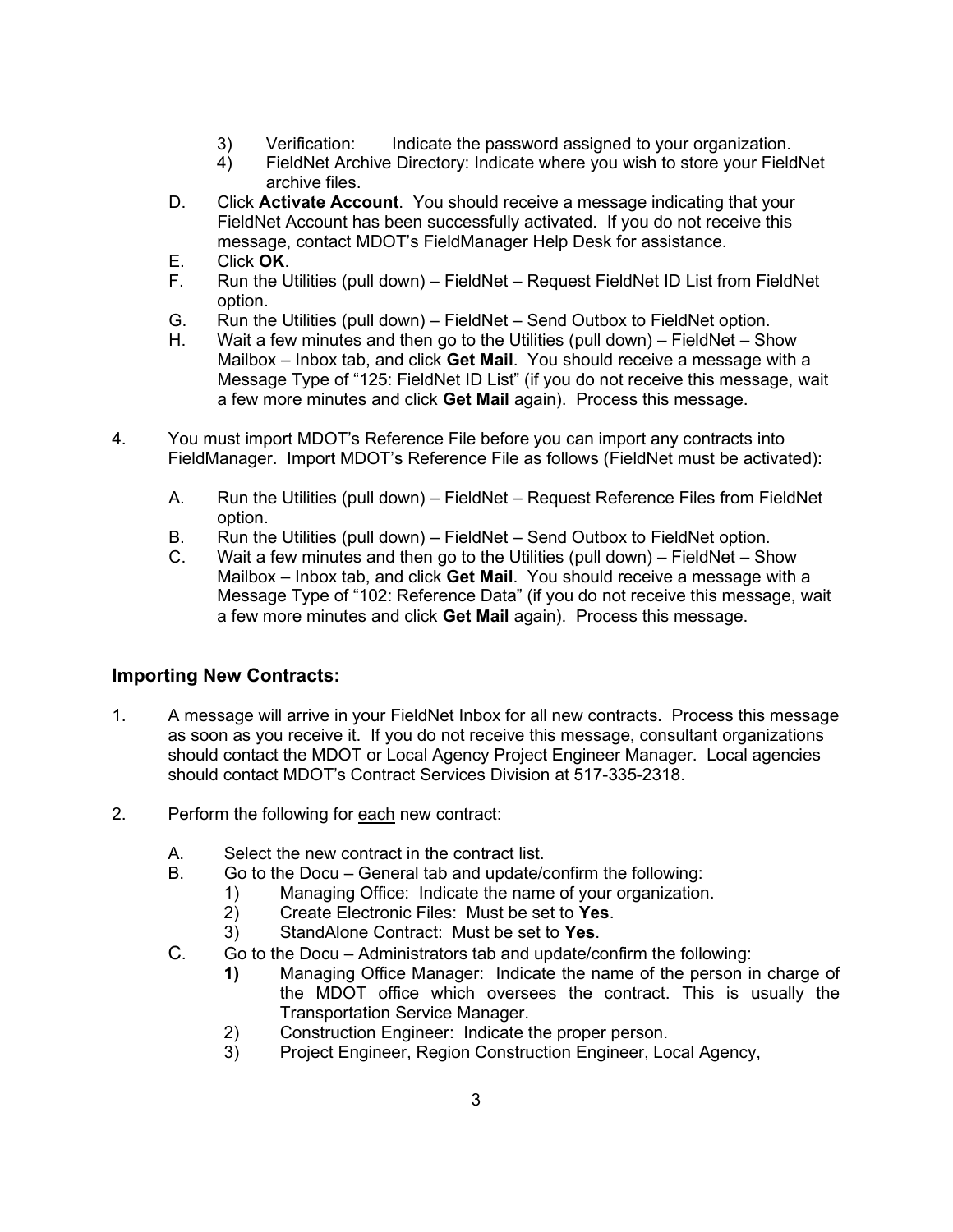Consultant Project Manager, Airports Division, and Airports Sponsor: Indicate the proper name in whichever field is applicable.

4) Bureau of Field Services: Indicate the name of the Construction Contracts Engineer at the MDOT Construction Field Services Division.

## Operating Procedures:

1. Sending FieldNet Messages. Run the Utilities (pull down) – FieldNet – Send Outbox to FieldNet option at the end of each day when Pay Estimates have been generated.

> Note: FieldManager can perform this task automatically if you have dedicated Internet connectivity and the Utilities (pull down) – System Management – System Configuration – FieldNet tab – Auto Send Messages option is Checked.

- 2. **Backing Up.** It is extremely important to backup the FieldManager database to a removable media at the end of the day whenever any work has been done in FieldManager other than inquiries.
- 3. Adding Categories. If you wish to add a new category to a project, send an email to fieldmanager-admin@michigan.gov and supply the following information:
	- A. Name of managing office.
	- B. Name and telephone number of contact person at the managing office.
	- C. Contract ID.
	- D. Project Number.
	- E. Name of each new funding source (agency, company, etc.). If multiple sources, indicate the participation percentage for each source.
	- F. Total dollar amount for the new category.
	- G. Short description of the type of work being done.

When adding a local agency as a new funding source to a category, there must be a signed local agreement on file.

When adding a utility as a new funding source to a category, there must be written correspondence that includes concurrence from the utility on file. Utility correspondence must also include the location, description of work, and the estimated cost. A copy of all utility correspondence must be sent to MDOT's Development Services Division P.O. Box 30050, Lansing, MI 48909.

MDOT's Financial Operations Division will question whether the category can be added to the contract if the above correspondence is not available. The construction/project engineer may be required to request a new agreement, an amendment to an existing agreement, or provide a letter from the local agency or utility indicating their willingness to participate in the contract costs.

After MDOT has processed your request, someone from MDOT's FieldManager Help Desk will send your office a file containing the new category. This file must be imported into FieldManager by running the File (pull down) – Import – File option.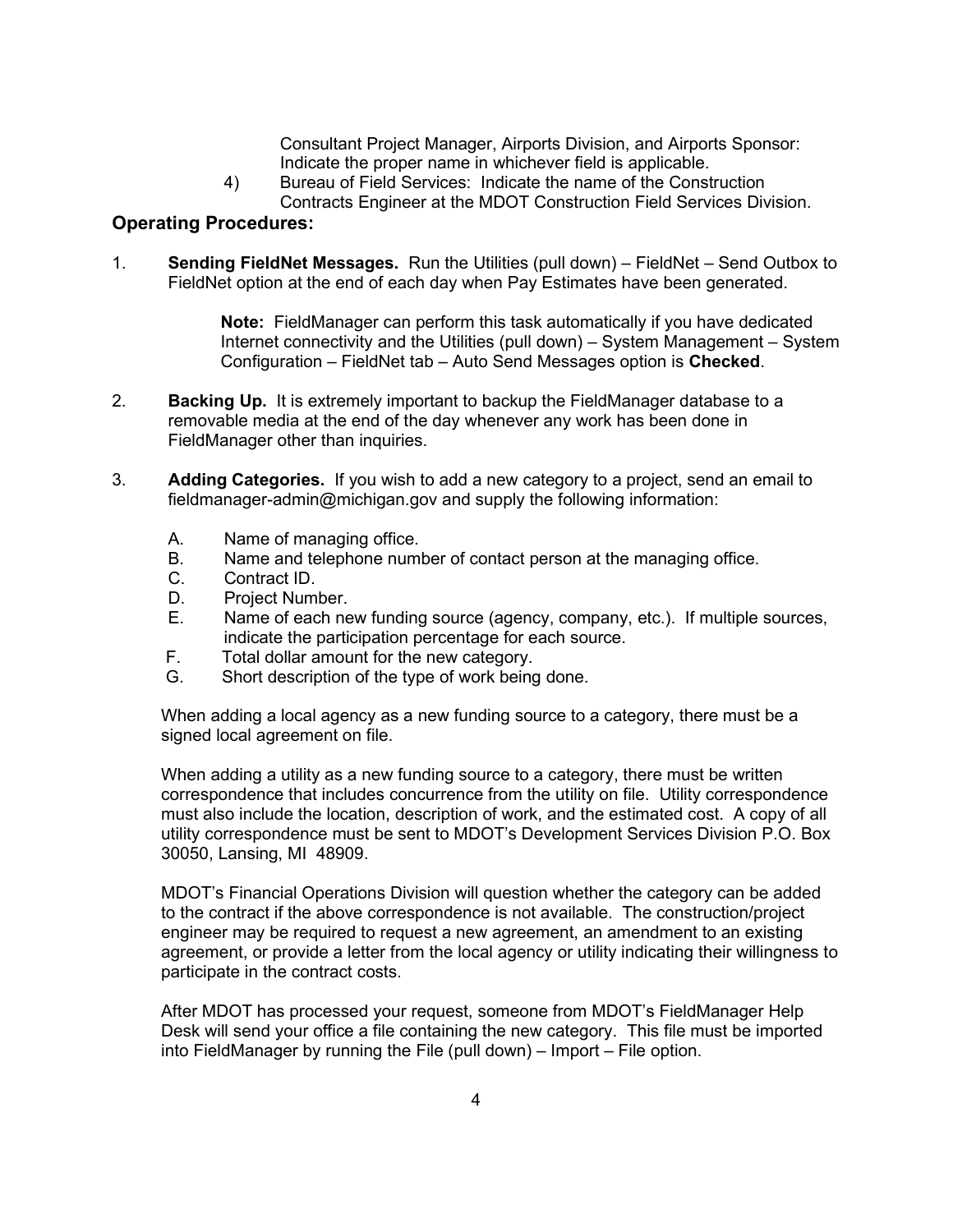- 4. Adding Subcontractors. In the Contractors list, if you wish to add a subcontractor that is not in the Add Contractor selection window, you will need to import an update of MDOT's FieldManager Reference File. To import the update, follow the instructions for importing MDOT's Reference File in the Configuring FieldManager For Your Office section above.
- 5. Archiving Contracts. Run the File (pull down) Archive Contract option after the following has occurred:
	- A. You have generated a Construction Pay Estimate Report with an Estimate Type of "Final."
	- B. You have received and processed a message for the above final estimate in the FieldNet Inbox with a Message Type of "109: Estimate Reports."

 The archive process will create an archive file with an extension of "fma." When asked if you wish to save to another location, answer yes and create two extra copies. The copies should be saved to a removable media (memory stick, CD, etc.). Label both removable media copies. One copy should be placed in the Contract History folder that is sent to the MDOT Project Engineer Manager and the other copy should be stored at your office.

- 6. Restoring Archived Contracts. When restoring an archived contract that was archived prior to FieldManager release 4.0, perform the following before making any updates to the contract:
	- A. Contact MDOT's FieldManager Help Desk and request a FieldNet "101: In Progress Contract Notification" message for the restored contract.
	- B. Upon receiving the above message in your FieldNet Inbox, process the message.

## Estimate Processing Information:

- 1. Negative Vouchers. When generating estimates, if you receive a warning that indicates there is a negative voucher, if at all possible, do not create a voucher for the project with the negative value until a positive payment can be made. The software in Lansing creates payment vouchers at the project level (not contract), and negative vouchers create a substantial amount of additional work in MDOT's Contract Services Division.
- 2. **Final Estimates.** If you wish to generate a final estimate, in the Select Estimate Date and Type screen – Estimate Type drop-down, select "Final."

# Mobile Inspector:

The Mobile Inspector app is used to create Inspector Daily Reports (IDRs) on smart phones and tablet computers. Mobile Inspector is free, but a SYNC Service license is required to use the app with FieldManager. The SYNC Service provides automatic synchronization of data between devices running the Mobile Inspector app and FieldManager.